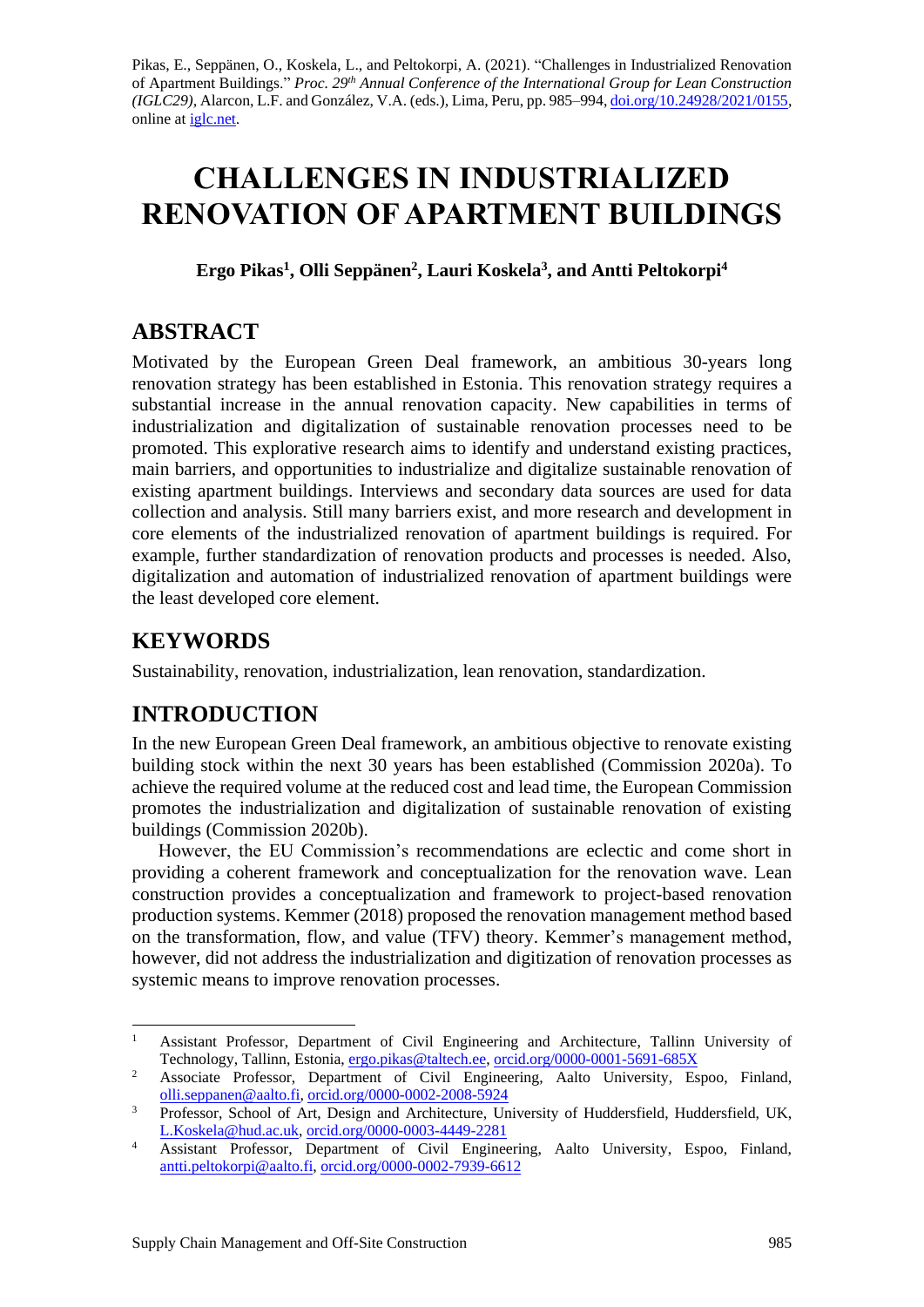This research aims to identify and understand existing practices, main barriers, and opportunities to develop the sustainable renovation of existing Soviet-time apartment buildings in Estonia. A qualitative approach is used, and interviews and secondary data sources are used to collect, analyze, and interpret data. The paper is structured as follows: (1) background study, (2) research method; (3) results; (4) discussion and conclusions.

# **BACKGROUND**

The European Green Deal framework sets the policy to "building and renovating in an energy and resource-efficient way" (Commission 2020a). A roadmap for renovation has been established for improving the quality of the built environment for 80% of Estonian citizens by 2050. The roadmap sets objectives to reduce thermal energy needs up to 70%, electricity consumption up to 20%, and CO2 emissions up to 90% (Kurnitski et al. 2020). According to the strategy, 141 000 (27 000 public, 100 000 single-family, and 14 000 residential) buildings with a total area of 5.4 million  $m<sup>2</sup>$  need to be renovated (Kurnitski et al. 2020). This requires at least 2 to 4 times increase in the sector's current renovation capacity.

During the Soviet time in Estonia, large suburban areas were rapidly built using standardized designs and industrialized (Meuser and Zadorin 2015) mineral-based construction products (Kurnitski et al. 2020). Timber is considered a substitute for mineral-based construction products to promote sustainable construction (Lazarevic et al. 2020): (1) to reduce the CO<sup>2</sup> emissions (Balasbaneh et al. 2018; Skullestad et al. 2016); (2) to compress project lead time (Bertram et al. 2019); and (3) to tailor solutions that meet individual customer's needs (Wang et al. 2014). Timber-based construction also comes with the focus on industrial efficiency, underpinned by two broad strategies (Pelli 2021): (1) standardization of products and standardization of processes and (2) continuous improvement.

Renovation projects, however, have unique characteristics (e.g., existing assets and operations) and are subject to construction peculiarities (e.g., one-of-a-kind production, site production, and temporary organization) (Kemmer and Koskela 2020; Koskela 2000). Lean construction provides the conceptual framework of production and production management (Koskela 2000). Based on the TFV theory, Kemmer proposed a management method for renovation projects consisting of three elements (2018): including the conceptual model, the characterization of reconstruction projects, and the best practice guidelines for improving the reconstruction processes. However, the scope of Kemmer's (2018) study did not include the utility of industrialized practices and digitization of renovation processes.

The primary motivation for the industrialized renovation of buildings includes reducing lead time and cost and improving delivery and product quality. Also, industrialization helps to address construction peculiarities (Vrijhoef and Koskela 2005). It is a change in the construction system (Larsson et al. 2014), enabled by standardization of products and processes, underpinned by repetition, continuous learning, and experience feedback (Bertelsen 2004). Larsson et al. (2014) proposed the industrialized construction framework with five core elements and barriers. Although the framework was developed for infrastructure projects, the general conclusions also apply in the renovation of buildings.

The five core industrialization elements identified by Larsson et al. (2014) include: (1) Prefabrication related to product standardization strategy; and (2) integrated design and construction, (3) collaborative planning, (4) continuous improvement, and (5)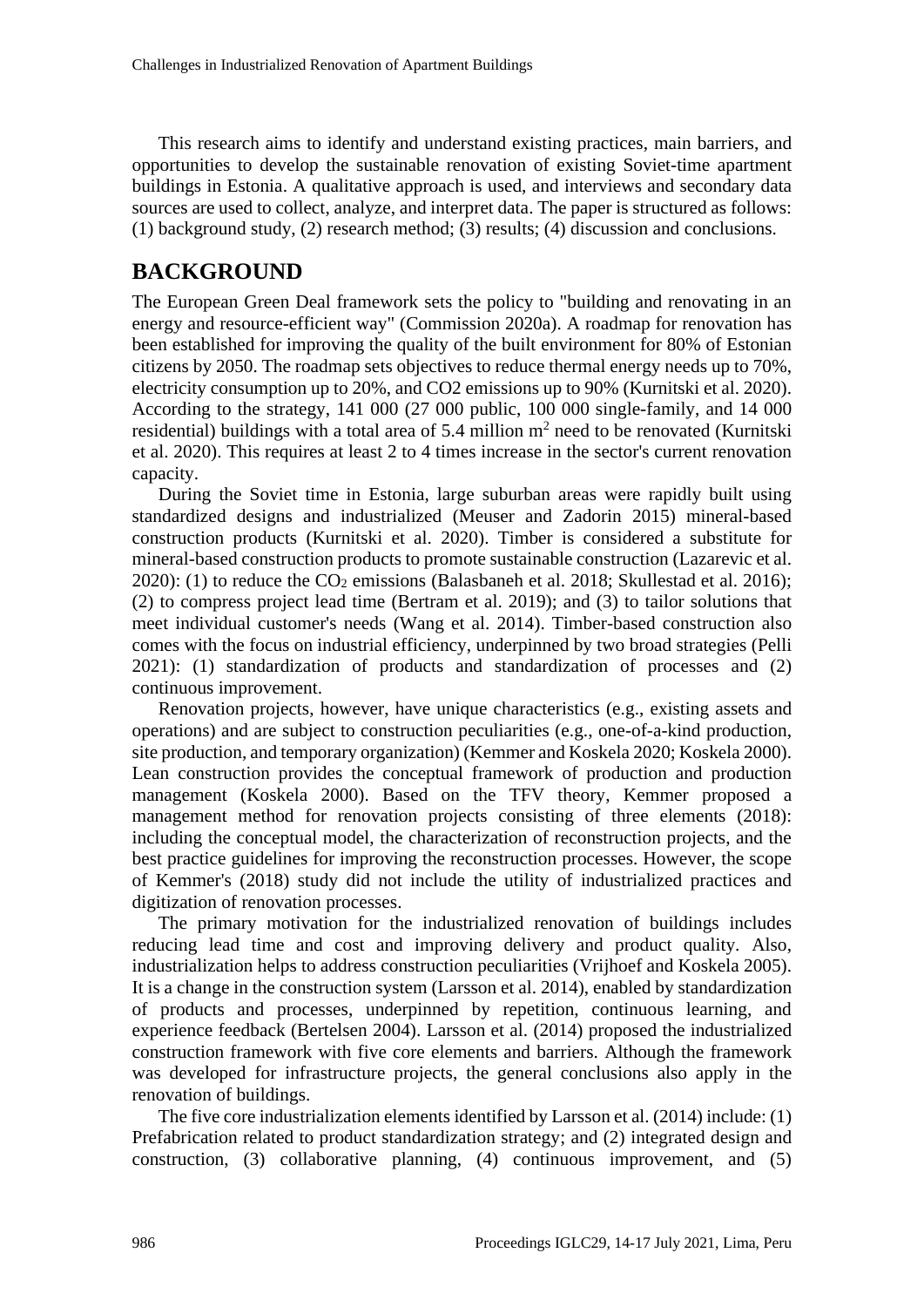digitalization and automation related to process standardization. Larsson et al. (2014) also identified five barriers to industrialization: (1) conservatism, (2) lack of repetition, (3) norms and codes, (4) procurement practices, and (5) regulatory framework.

In terms of the digitalization and automation of renovation processes, many relevant construction technologies are developed. For example, for mapping (e.g., scan to BIM, drone imaging, photogrammetry) (Wang et al. 2019) and sensing (e.g., physics-based sensors, computer vision) (Martinez et al. 2021) technologies are used to collect data. Building information modeling and simulation (Alwisy et al. 2019) and advanced data analytics (e.g., machine learning), utilizing collected data, are used to plan and design solutions. Building cloud-based common data environments (ISO 2018; Patacas et al. 2020) and digital twins (Sacks et al. 2020) could be used to manage data in the sustainable delivery of renovation projects.

# **RESEARCH METHOD**

A case study was carried out to identify and understand existing practices, main barriers, and opportunities: the Akadeemia 5A student apartment building. The renovation project was completed in 2018, using industrialized wooden walls and roof panels to achieve a nearly zero energy building certification. Two additional interviews with the two timber building manufacturers in Estonia were carried out. These interviews were carried out to study their perspectives on the industrialized renovation of buildings.

Altogether seven semi-structured interviews were conducted. As part of the case study, five interviews with the client (two interviews), academic (one interview), designer (one interview), and manufacturer (one interview) were carried out. Project documents were also collected and used to analyze and interpret the best practices and problems. Two interviews from two different manufacturers included the project manager from the first manufacturer and the development manager from the second manufacturer. Interview questions were sent with an email invitation to take part in the interview. Participants were asked to prefill the interview answers before the online interview meeting.

### **THE CASE PROJECT DESCRIPTION**

The renovation project initiated by the Tallinn University of Technology established the objective to renovate an existing building into a nearly zero energy building using an industrialized construction approach. The five-story building (Soviet building type 121) with 80 apartments was built in 1986. The building was constructed using prefabricated large reinforced concrete floor and wall elements and sandwich elements for external walls. External walls could not be removed as these formed an important part of the existing structural scheme. The measured primary energy use was  $300 \text{ kWh/(m}^2 a)$ . The building before and after renovation is shown in [Figure 1.](#page-2-0)

<span id="page-2-0"></span>



Figure 1. The building before (left) and after (right) renovation.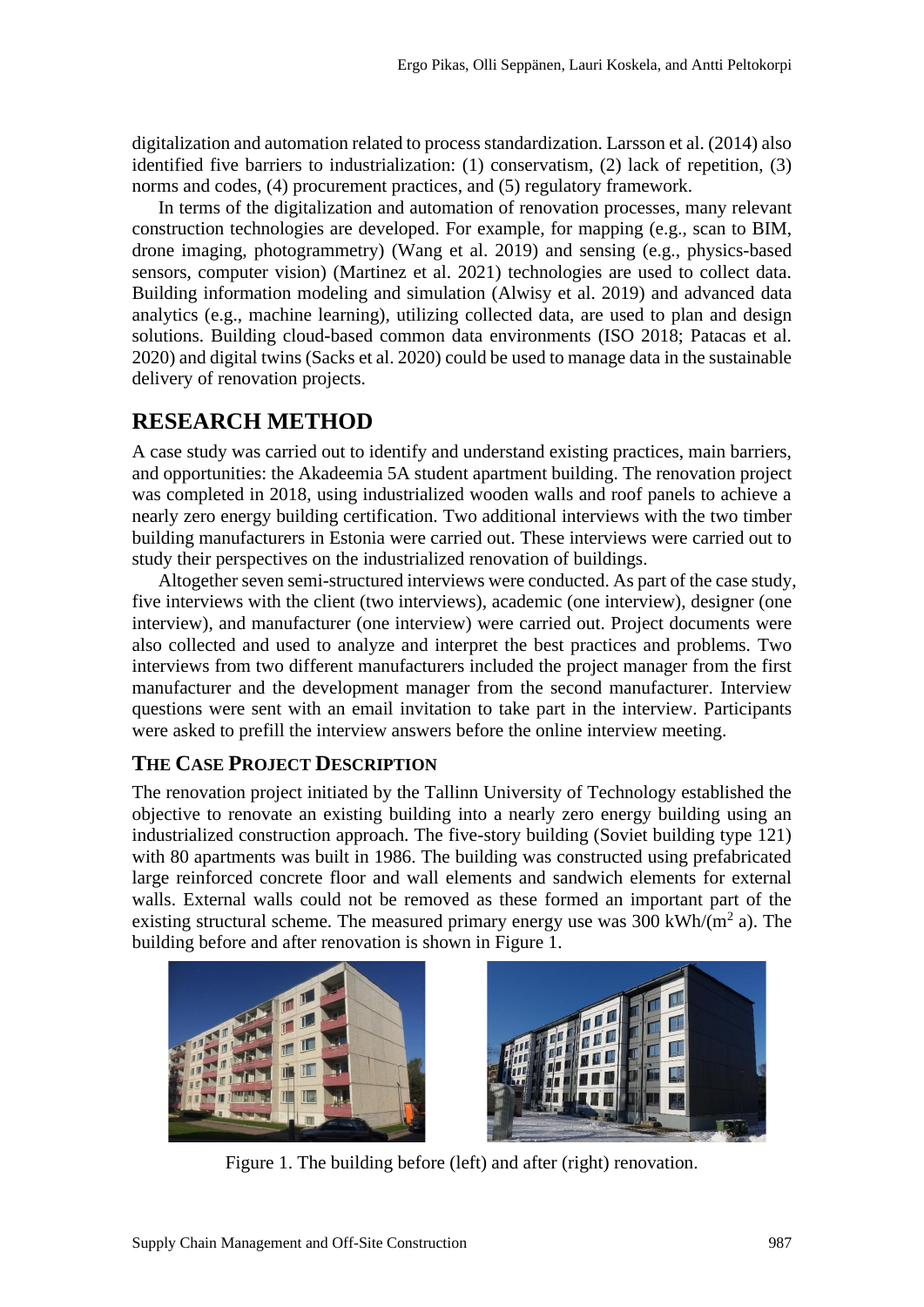The total cost of renovation was 822  $\epsilon/m^2$  of which 121  $\epsilon/m^2$  was spent on general construction works, 251  $\epsilon/m^2$  on finishing works, 334  $\epsilon/m^2$  on energy efficiency works and 116  $\epsilon/m^2$  on nearly zero energy building research related works. The scope of the energy performance works included the general works and renovation or construction of facade, roof, ventilation, and heating systems. Currently, costs for renovation are different and are rapidly changing. According to Kredex (established by the Ministry of Economic Affairs and Communications in 2001 to provide financial solutions) that has supported around 1200 renovation projects within the last ten years, today the traditional renovation costs between 300-350  $\epsilon/m^2$  and industrialized renovation between 400-450  $\epsilon/m^2$ .

## **RESULTS**

Based on the interviews and documents collected, lessons learned about the practices, barriers, and opportunities are summarized. The discussion is organized around the typical value chain phases of renovation projects: planning, design, manufacturing, logistics and transportation, and installation.

### **STUDENT APARTMENT BUILDING CASE**

### **Practices**

According to interviewees, the main challenge was studying and measuring the building's existing conditions in the planning phase. Archived project documents were collected and studied to map the existing conditions. For mapping the building's geometric conditions, laser scanning was used to measure the envelope. The measured point deviation from the ideal reference wall plane with a minimum average distance to points was visualized in a color-coded manner. 50 sections were produced to analyze and communicate deviations. The locations and perimeters of 80 windows were checked manually.

In the design of industrialized renovation solutions, the solutions based on the existing geometric conditions, moisture safety, and energy performance to achieve the nearly zero energy building certification were prioritized. Due to the lack of standardized renovation solutions, technical solutions for wall and roof panels were developed with the university's researchers (the right picture in [Figure](#page-3-0) **2**). Wooden wall elements included embedded ventilation ducts and windows. Two measures were developed to address existing conditions' geometric variation and install new prefabricated walls. First, a new 3D connection was developed (left picture in [Figure](#page-3-0) **2**). Second, an additional buffer layer of insulation was added to the wooden wall panels' interior side (number 2 on the right picture in [Figure](#page-3-0) **2**). The total duration of the design process was six months.



<span id="page-3-0"></span>Figure **2**. Newly developed 3D connection (left) and wall panel cross-section (right).

The manufacturer of wall and roof elements was also responsible for delivering shop drawings. In the factory, the volume and sequence of production were determined based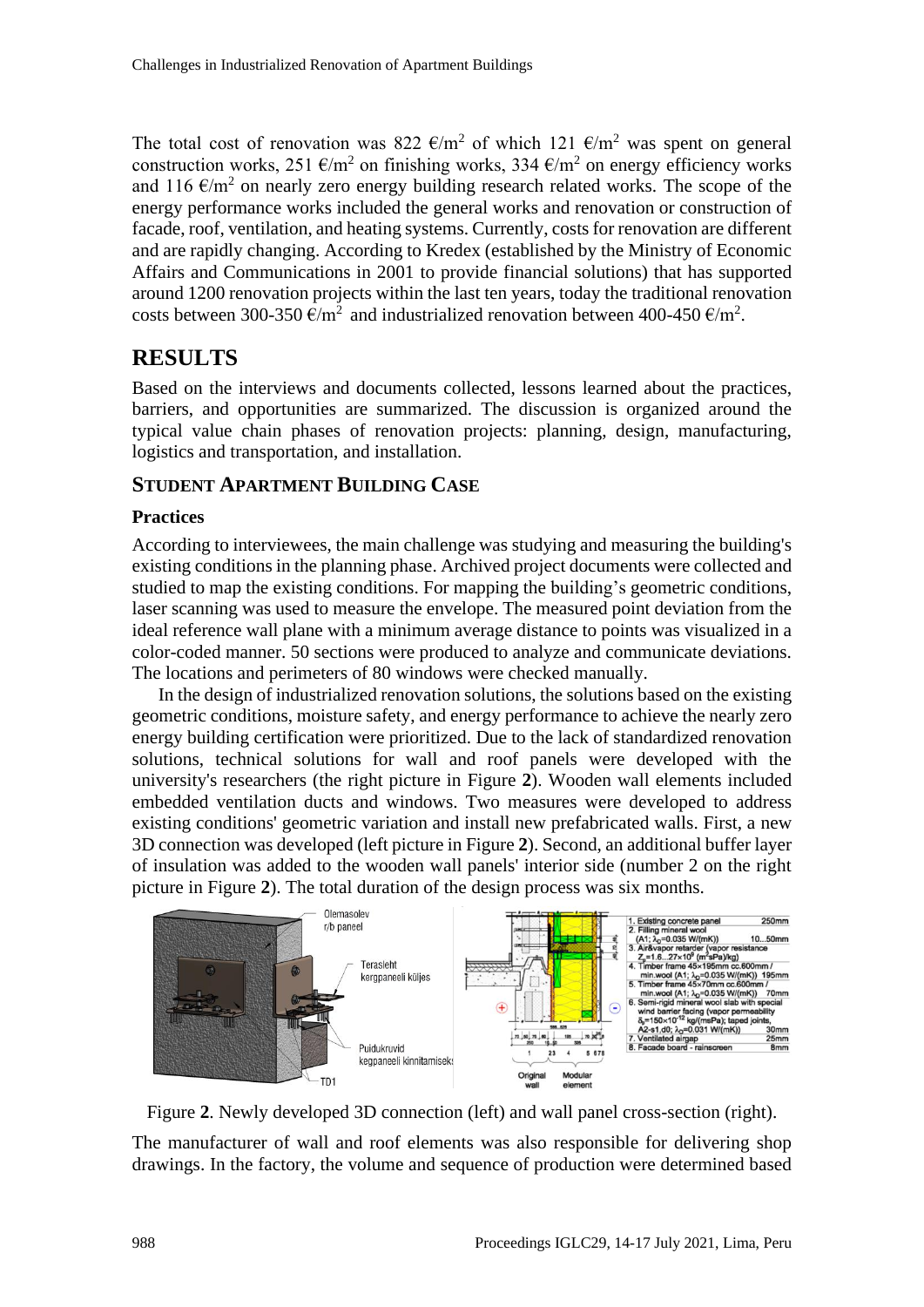on the installation sequence. Windows were installed to the wall elements in the factory to avoid the interior environment being exposed to the exterior environment. Also, ventilation ducts embedded in wall panels were installed in the factory.

For logistics and transportation, materials were packaged and delivered according to the installation sequence. On the site, trucks with cranes were used to transport wall panels for the lower floors. For higher floors, a separate mobile crane was used to lift elements for installation. A truck with a crane was preferred due to its faster lifting speed.

For installation, the trade partner was procured based on the lowest bid price. First, the foundation insulation works were carried out. The installation of a new technical room on the roof was completed in parallel. After that, the preparation for installing the wall and roof panels was carried out, including the installation of 3D connections, new roof trusses, and structures. Finally, wall and roof panels were installed, and joints were insulated and covered. The projected speed of installation was achieved after two-thirds of the panels were installed.

#### **Barriers**

Several problems in the planning phase were discovered. Finding proper project documents from the archive was more time-consuming than expected. The scanned data was not accurate enough, and some information was missing. As the building façade was scanned from the ground, some features (e.g., the bottom line of an exterior window) on the façade were hidden from the measurement by elements (e.g., window rain stain or balconies) extending out the façade. The problem is more extensive with the higher buildings. Also, different organizations and people measured the exterior and interior, which led to the situation that information was not fully compatible.

According to interviewees, designers lacked a specialized knowledge of moisture engineering and an understanding of industrialized processes in the design phase. The needs from a process perspective were not considered in the design. This was partly caused by the procurement model used by the client, which did not allow to involve the manufacturer and installer in the preliminary design and design development stages.

Some problems during the manufacturing were encountered. As nearly zero energy certification was targeted, much material was used to produce elements, which made elements heavy and challenging to handle in the factory. Also, the soft wind barrier used in the wall elements complicated the manufacturing of elements.

According to the manufacturer, there was not much space around the building regarding logistics and transportation, making the coordination of manufacturing, transportation, and installation crucial. Interviewees suggested keeping in mind also the weather conditions and elements' installation locations. When materials (e.g., insulation and timber) were transported to the site in large volumes, much of it was left unused for an extended period, which increased the possibility of weather damage to the materials.

In the installation phase, two major problems were faced. First, the inappropriate installation of connections on the exterior walls caused some wall elements not to fit between the new 3D connections on different floors, slowing down the construction process significantly. Handwork to fit the elements on the site was required. Tape measure and the string was used to determine the locations for installing the connections. However, the locations were not compared against the design model, and the distances between connections on different floors were also not verified.

Second, the trade partner did not follow the manufacturer's recommendations to structure and organize the installation works. The manufacturer recommended using three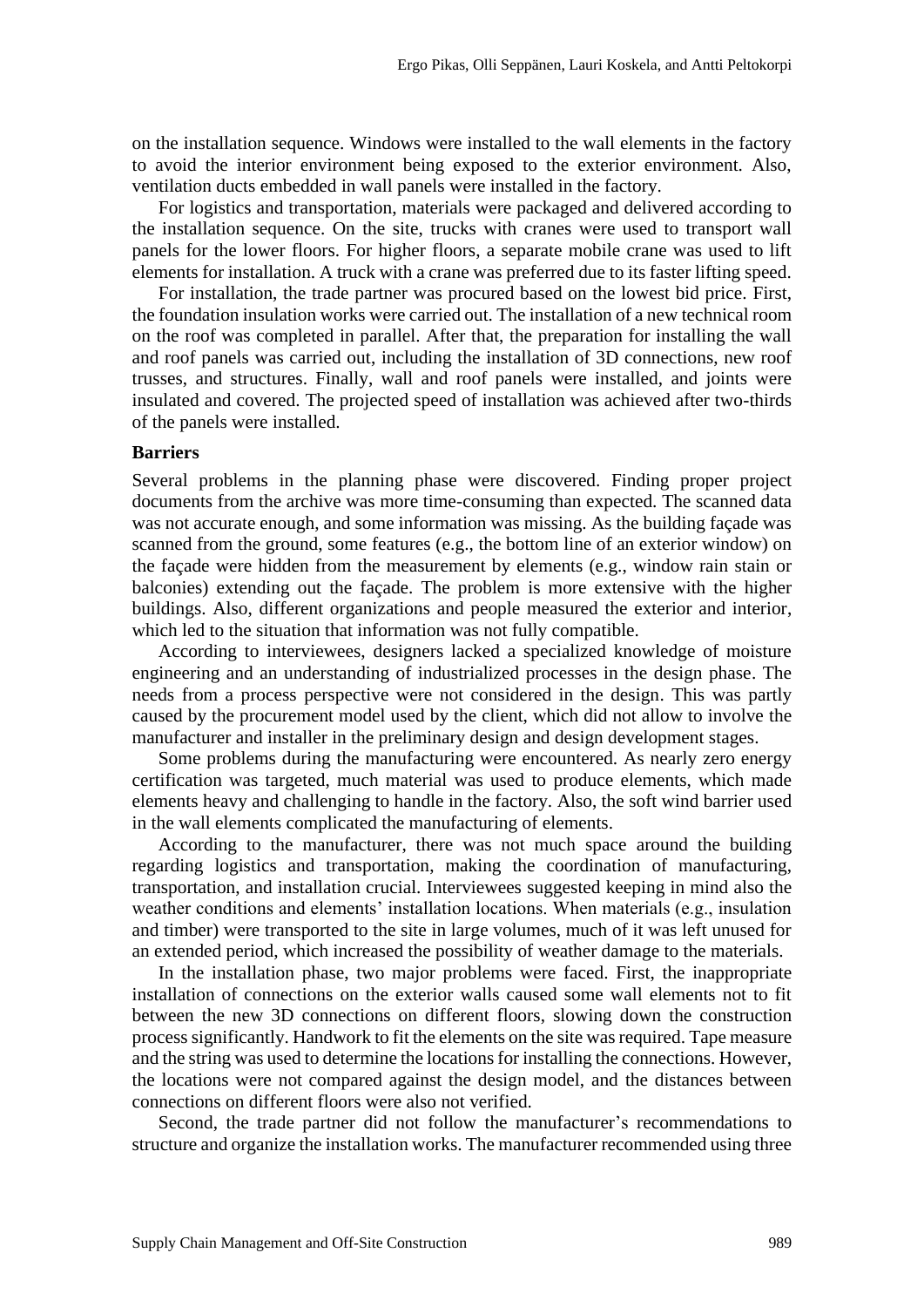crews to improve flow: crew for installing elements, crew for sealing joints, and crew covering joints with façade plates. Instead, the trade partner installed all wall and roof elements first, and only after that started to seal exterior wall and roof joints. This delayed the learning significantly as the hard work of sealing wall and roof joints was discovered late in the process. It also appeared that the 5 cm gap between two wall panels (placed vertically on top of each other) is not a safe and effective solution for someone to stick their hand into the joint to insulate the gap between panels.

### **Opportunities**

For addressing the laser-scanning challenges, interviewees suggested developing guidelines and implementing the 'scan to BIM' workflow to automatically or semiautomatically reconstruct the building's as-is model. There are already software tools (e.g., PointCab or EdgeWise) for that, and much research is done in this area.

Several design related recommendations were made regarding technical product solutions. It was suggested that more research and development on wall panel connections should be done to simplify installation. Also, with better technical solutions, the building's additional waterproofing and insulation and covering of wall panel joints could have been avoided and simplified.

A general recommendation to integrate the different phases of the renovation processes was suggested for improving the design process. Some interviewees also argued that designing renovation solutions should be automated. A knowledge library of renovation solutions and BIM technology could be used to automate design work. Also, the workflow from the early design phase to the later design phases and manufacturing could be improved. That is, going from scan to BIM and BIM to computer-aided manufacturing (CAM) was recommended to be studied.

Several opportunities concerning logistics and transportation were identified. Interviewees suggested developing proper lifting equipment, considering the manufacturing, transportation, and installation needs. It was also suggested that the justin-time and material kitting principles should be used to organize the transportation and installation of elements to avoid water and moisture damage.

Several recommendations to improve the installation process were made. Interview respondents suggested that the surveyor should have been involved throughout the installation process to double-check the locations of connections. It was also suggested to prototype the installation of wall panels on the site and use the production flow logic. The problem with the installed connections on existing exterior walls could have been discovered earlier through this approach. Namely, the connections were misplaced and placed into locations where there was a large volume of existing reinforcement, making the drilling of holes time-consuming. Instead of Excel, a general recommendation to use better software to coordinate and synchronize manufacturing, transportation, and installation was made.

### **INTERVIEWS WITH TWO MANUFACTURERS**

Two additional interviews were conducted. The first manufacturer is currently delivering an industrialized renovation project in Saue, Estonia. The second is now preparing their industrialized renovation projects or products and services. According to the interviewees, their focus of developing industrialized solutions is to analyze business prospects, assess the renovation solutions' suitability for manufacturing, study automation possibilities, and digitalize processes. The main challenges are related to assuring high quality and efficiency. Also, according to interviewees, another main challenge is that traditional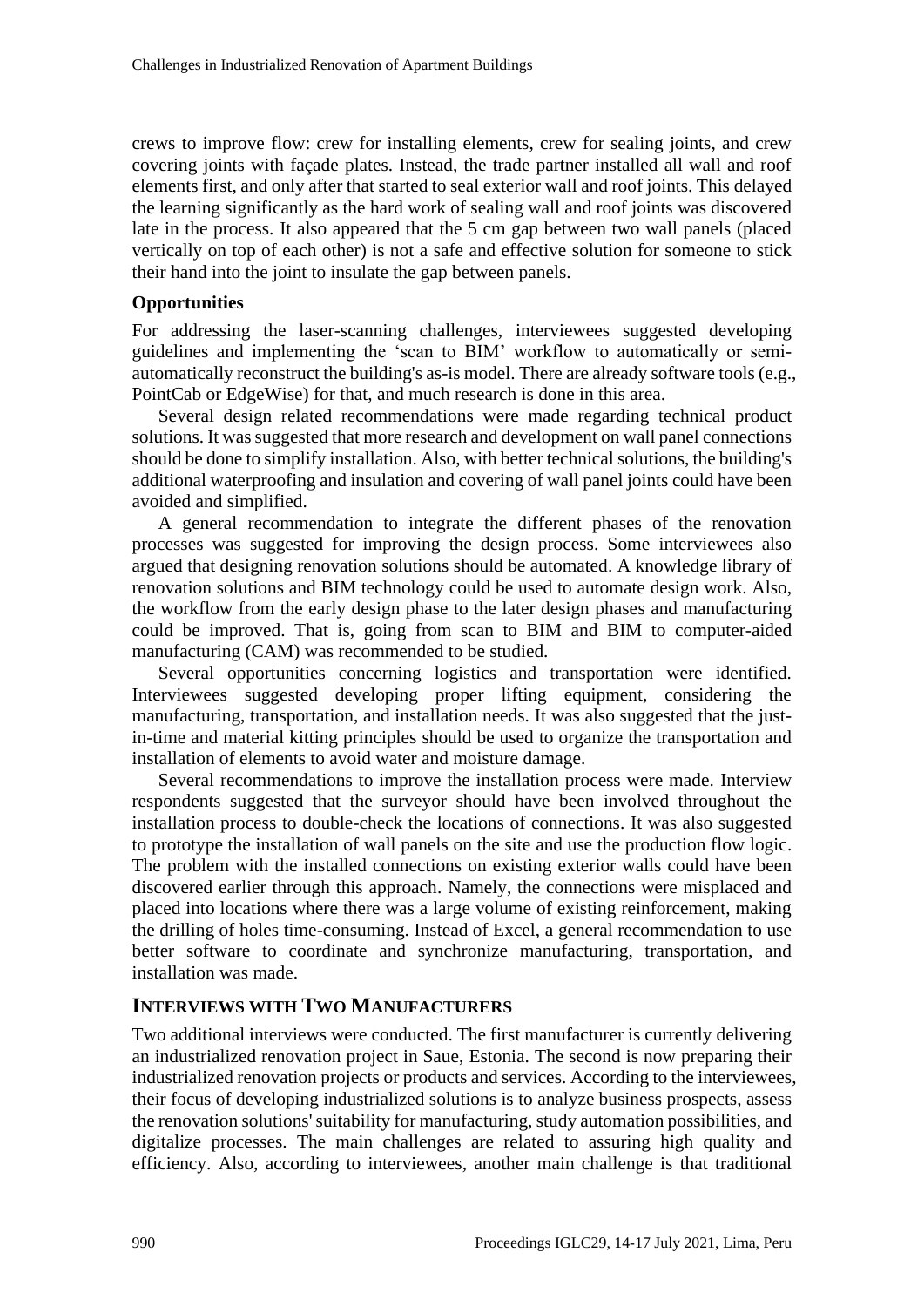design and construction companies lack an understanding of industrialization and standardization and their role in cost-effectiveness and quality.

These companies are now analyzing the technical renovation solutions (e.g., studying fire safety and moisture safety requirements); collecting and digitalizing original project documents for Soviet time building types; preparing design templates and libraries; developing design and installation requirements for new assembly lines; and finding partners. Interviewees were also concerned with balancing the manufacturing supply with demand. In terms of logistics and transportation, participants think about packaging and storage of elements, access to sites, and developing special lifting equipment for elements. Regarding installation, problems foreseen are related to tolerance management and lack of skilled installation labor.

### **SUMMARY OF PRACTICES, BARRIERS, AND OPPORTUNITIES**

[Table 1](#page-6-0) summarizes the practices, barriers, and opportunities for the industrialized and sustainable renovation of apartment buildings. Although there are many product and equipment specific problems, the majority seem to stem from the poor management of renovation projects. Establishing a proper management framework to enable continuous improvement within and across projects should be the priority. Next, the findings will be discussed within the industrialization framework proposed by Larsson et al. (2014).

<span id="page-6-0"></span>

| $m$ and $m$ and $m$ and $m$ and $m$ and $m$ and $m$ and $m$ and $m$ |                                                                 |                                                                 |                                                                                                         |
|---------------------------------------------------------------------|-----------------------------------------------------------------|-----------------------------------------------------------------|---------------------------------------------------------------------------------------------------------|
|                                                                     | <b>Practices</b>                                                | <b>Barriers</b>                                                 | <b>Opportunities</b>                                                                                    |
| <b>Planning</b>                                                     | Studying archived<br>project documents;<br>laser scanning       | Time-consuming to find;<br>poor practices of<br>scanning        | Digitalizing original<br>project documents;<br>implement Scan to BIM                                    |
| Design                                                              | Prefabricated wall<br>and roof elements;<br>3D connections      | Lack of knowledge and<br>understanding of<br>industrialization  | Standardization of<br>products; integration of<br>value chain; automation<br>and digitalization         |
| <b>Manufacturing</b>                                                | Sequencing;<br>windows and ducts<br>installed in the<br>factory | Heavy elements;<br>inappropriate materials<br>for manufacturing | Special lifting<br>equipment; proper<br>choice of materials                                             |
| <b>Logistics and</b><br><b>Transportation</b>                       | Sequencing; different<br>equipment                              | Lack of space around<br>the building; weather                   | Proper lifting equipment;<br>just in time delivery;<br>material kitting                                 |
| <b>Installation</b>                                                 | Procurement of trade<br>partners based on<br>lowers bid price   | Installation of<br>connections; poor<br>installation management | Involvement of<br>surveyors I the<br>installation process;<br>prototype installation;<br>implement flow |

Table 1. Summary of identified practices, barriers, and opportunities for the industrialized renovation of apartment buildings.

# **DISCUSSION**

### **BARRIERS TO INDUSTRIALIZATION**

Based on the literature review, case study, and interviews, improving the sustainable renovation of existing buildings requires a comprehensive and systemic approach. That is, barriers, sub-systems and aspects of delivering renovations projects need to be addressed simultaneously. Larsson et al. (2014) identified five barriers to industrialization. Except for legal framework, all other barriers were identified through the case study and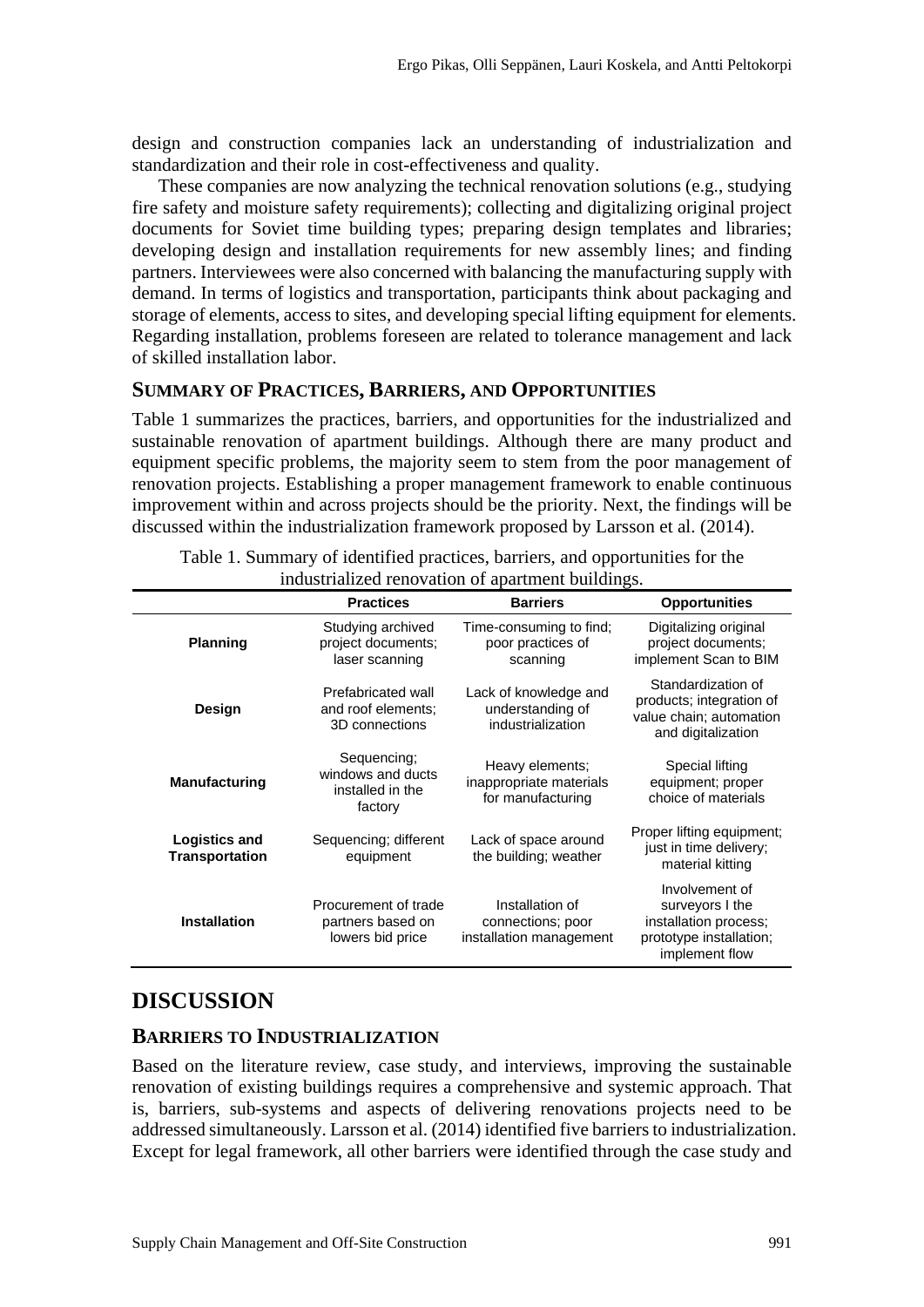interviews. Conservatism was identified in several instances of the case study and interviews: (1) client and manufacturer used traditional procurement methods; (2) instead of the production flow logic, the trade partner focused on optimizing resource consumption; (3) traditional design and construction companies do not understand industrialized processes and the importance of standardization.

Repetition in the renovation of existing apartment buildings is probably not going to be a significant issue. Although changes were made, the Soviet time apartment buildings' designs were highly standardized. Instead, the problem is the lack of standardized products and processes. Challenges related to the norms and codes were related to fireproofing, waterproofing, and moisture safety engineering during the construction and in the building made of timber roof and wall panels.

Procurement and contracting practices influence renovation projects' organization and the possibilities to implement and integrate industrialized solutions. The design-bid-build model limits the scope of implementing industrialized solutions as knowledge and experience exchange and integration are limited (Koskela and Vrijhoef 2001). Owners should promote collaborative procurement and contracting models.

In this study, the lack of competencies was also identified as one barrier to implementing industrialized construction. For example, designers' lack of moisture safety and manufacturing constraints competencies and knowledge caused several challenges.

### **CORE ELEMENTS OF INDUSTRIALIZATION**

All interviewees are currently developing or interested in developing standardized solutions to (1) prefabricate. However, the Akadeemia 5A project demonstrated that more product development and standardization are needed. For example, problems related to manufacturability (weight, rigidity, lifting, and selection of materials), transportation, and assembly (installation, sealing joints, and covering joints with façade panels) should be addressed.

More elements are related to process standardization. Better (2) integration between design, manufacturing, and installation could have helped avoid problems with manufacturing, transportation, and installation of elements. More coupled integration between the design information flow from design to manufacturing, transportation, and installation, and constraints flow from manufacturing, transportation, and installation to design is required (Jensen et al. 2012). Proper procurement and contracting methods to enable integrated processes (e.g., improving installation speed and safety) and tolerance management (ensuring that elements fit on the site) need to be implemented by clients.

For just-in-time delivery, to avoid material storage and moisture damage on the site, (3) collaborative planning and control are required. This also requires a shift in thinking as demonstrated in the organization of work by trade partner from transformation to flow view of renovation projects. Prototyping during design, manufacturing, and at the beginning of installation to test the feasibility of solutions and plans is also necessary. Many problems in the Akadeemia 5A case could have been avoided, such as the complexity of drilling holes on site, installing roof panels, the insulating of joints and covering of joints could have been discovered earlier.

Rapid learning and (4) continuous improvement within and across projects are necessary for industrialized renovation. Continuous learning is enabled through product standardization, process integration, collaborative planning and control, facilitated by experience feedback. Hence, systemic learning needs to be integrated into the industrialized renovation of sustainable apartment buildings.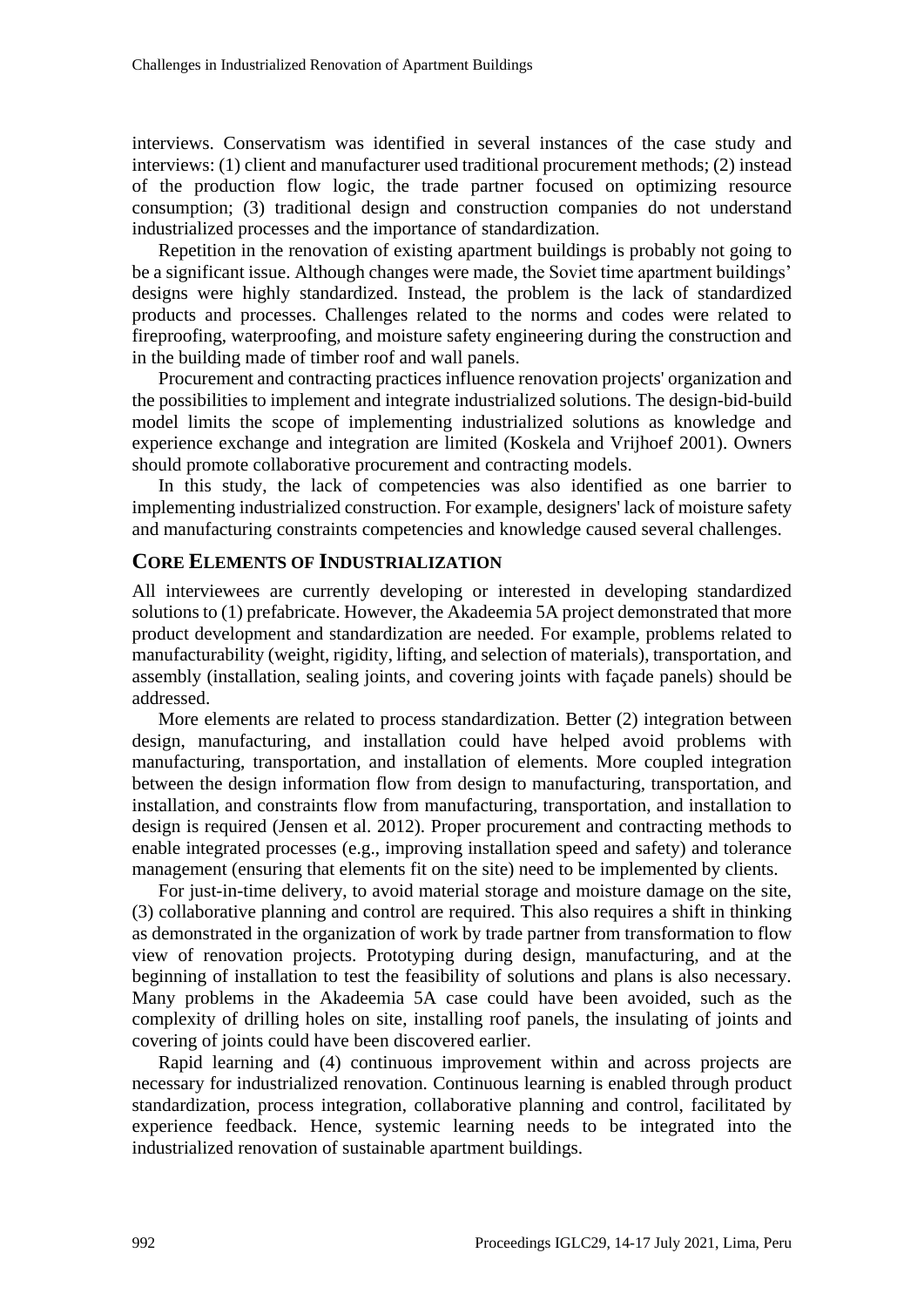Industrialized construction could be further facilitated by (5) digitalizing and automating processes. The digitalization level in industrialized renovation is low. Interviewees suggested that a scan to BIM framework should be adopted. Also, recommendations to automate design processes, utilizing BIM elements for standardized solutions, parametric design, and BIM to CAM were made. For information management in manufacturing, transportation, and installation, utilizing better digital solutions was recommended. The conceptual framework on the construction digital twin system has been proposed to address this limitation (Sacks et al. 2020). However, it has not yet been implemented nor tested in the context of renovation projects.

# **CONCLUSIONS**

Large scale renovation brings forth challenges and opportunities for a systemic change in the construction industry. New capabilities for delivering industrialized renovation of sustainable buildings are needed. This research aimed to understand existing practices, main barriers, and industrialization opportunities for renovating existing apartment buildings. Several barriers need to be addressed for achieving new capabilities, and more research and development in core elements of the industrialized renovation of apartment buildings is required. Based on the literature review, case study, and interviews, improving the sustainable renovation of existing buildings requires a comprehensive and systemic management approach. Further standardization of renovation products and processes is needed, and digital and automation capabilities should be developed.

### **REFERENCES**

- Alwisy, A., Bu Hamdan, S., Barkokebas, B., Bouferguene, A., and Al-Hussein, M. (2019). "A BIM-based automation of design and drafting for manufacturing of wood panels for modular residential buildings." *International Journal of Construction Management*, Taylor & Francis, 19(3), 187–205.
- Balasbaneh, A. T., Marsono, A. K. B., and Khaleghi, S. J. (2018). "Sustainability choice of different hybrid timber structure for low medium cost single-story residential building: Environmental, economic and social assessment." *Journal of Building Engineering*, Elsevier, 20, 235–247.
- Bertelsen, S. (2004). "Lean Construction: Where are we and how to proceed." *Lean Construction Journal*, 1(1), 46–69.
- Bertram, N., Fuchs, S., Mischke, J., Palter, R., Strube, G., and Woetzel, J. (2019). *Modular construction: From projects to products*. McKinsey and Company, Chicago, USA, 34.
- Commission, E. (2020a). *The European Green Deal*. COM(2019) 640 final, Official Journal of the European Union Brussels, Brussels, Belgium.
- Commission, E. (2020b). *A Renovation Wave for Europe - greening our buildings, creating jobs, improving lives [COM(2020) 662 final]*. Communication from the Commission to the European Parliment, the Council, the European Economic and Social Committee and the Committee of the Regions, Brussels, Belgium.
- ISO. (2018). "ISO 19650-1, Organization and Digitization of Information about Buildings and Civil Engineering Works, Including Building Information Modelling (BIM) — Information Management Using Building Information Modelling — Part 1: Concepts and Principles." *International Standards Organisation*.
- Jensen, P., Olofsson, T., and Johnsson, H. (2012). "Configuration through the parameterization of building components." *Automation in Construction*, Elsevier, 23, 1–8.